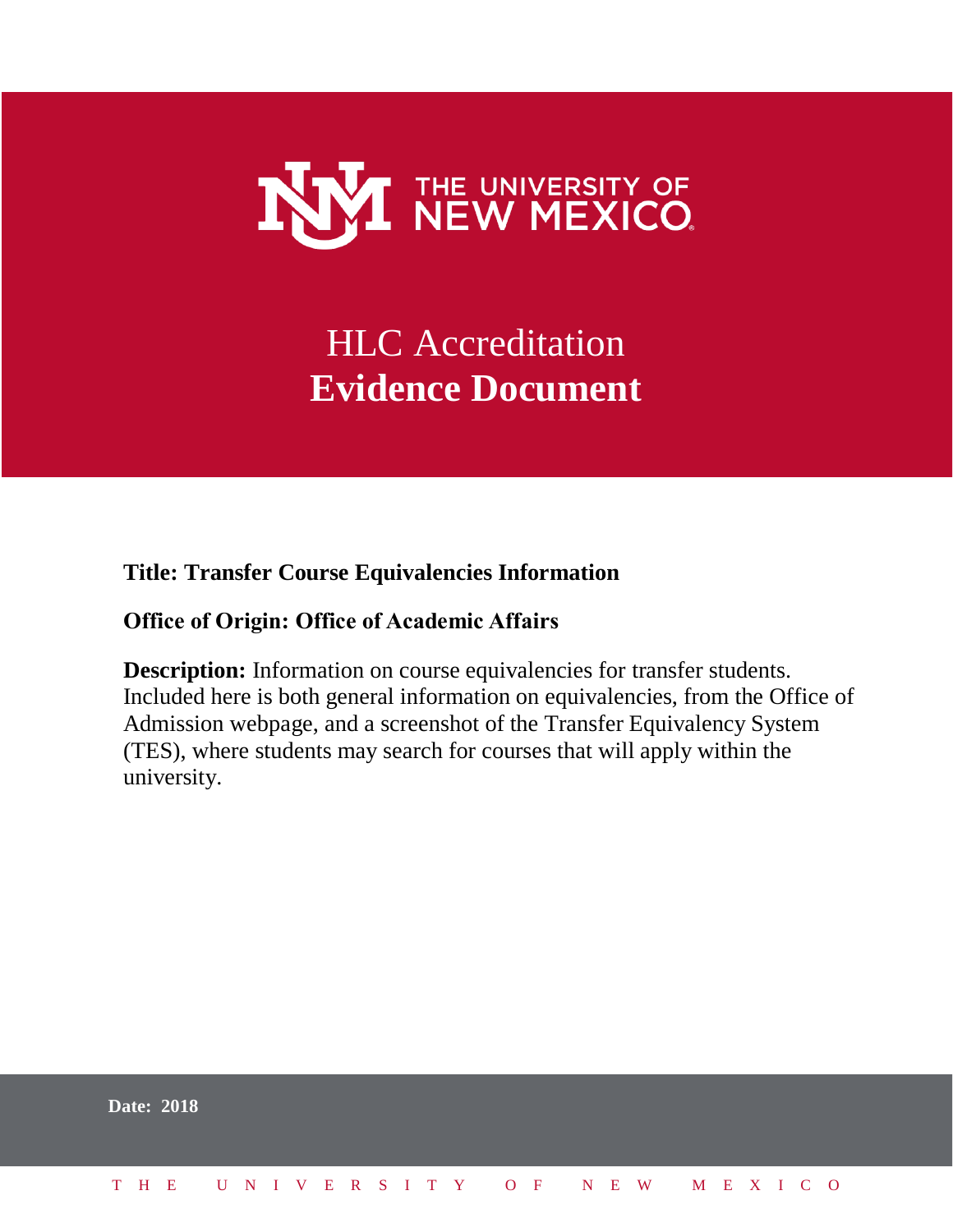



# Office of [Admissions](http://admissions.unm.edu/)

## Office of Admissions Contacts

# Transfer Course Equivalencies

Knowing how your course credits from institutions you have previously attended will transfer to UNM is an important part of planning your UNM degree. An official course evaluation will be completed once you apply for admission to a degree program. Before then, UNM's Transfer Equivalency System (TES) can help you determine how your coursework from other institutions may transfer and be used as part of your UNM degree. The following instructions will help you review individual course equivalencies and build a list of your courses and their UNM equivalents:

#### Transfer [Equivalencies](https://tes.collegesource.com/publicview/TES_publicview01.aspx?rid=956fca42-5a56-4ed1-8edc-b8f0b222cb6f&aid=2c7cb73c-7f03-434d-9191-0fb16a56087f)

Visit [UNM](https://admissions.unm.edu/visit-us/index.html) 鯩

[Request](https://admissions.unm.edu/connect-with-us/request-information.html) Info  $\mathbf \Theta$ 

# **E UNIVERSITY OF**<br>**EW MEXICO**

- 1. Select the "Transfer Equivalencies" link above and look up your school by typing the name in the search tool at the top of the list, or use the Alphabetical Index to select the first letter of the school's name, or scroll through the list to find your institution.
- 2. Once you locate your institution, click on the arrow to the left of the school. This will open a new page with your college's most current catalog. If you do not see your desired catalog year, select the "View All" link in the upper right corner to see additional catalogs.
- 3. Click on "GUIDES" if you want to look up course by CORE CURRICULUM AREA or by TRANSFER AGREEMENT. Note: This option is currently available for New Mexico twoyear institutions only.
- 4. Click on "SEARCH" if you want to look up courses by "Course Code" for the transfer course or UNM course. If you have "TRANSFER COURSE" selected then you are looking up courses as they are listed at your transfer institution. If you have "HOME COURSE" selected then you are looking up courses as they are listed at UNM. If you click on "BOTH" your search will look for the course under both your transfer institution and UNM listings.
- 5. Unsure how to read or interpret the information, try the T.E.S [Instructions.](https://admissions.unm.edu/future-students/TES_Instructions.pdf)
- 6. Need help? Select the "Questions? Send us an email" icon in the lower left corner of the original T.E.S browser window.

## Mailing Address:

PO Box 4895 Albuquerque, NM 87196-4895

#### Phone:

[505.277.8900](tel:5052778900)

## Physical Location:

Student Support and Service Center 1155 University Blvd, SE Albuquerque, NM 87131

## General information & questions:

[unmlobos@unm.edu](mailto:unmlobos@unm.edu)

#### Send Transcripts & Records:

[apply@unm.edu](mailto:apply@unm.edu)

[APPLY](https://www.unm.edu/apply) Now 

© The University of New Mexico Albuquerque, NM 87131, (505) 277-0111 New Mexico's Flagship University



more at [social.unm.edu](http://social.unm.edu/)

[Accessibility](http://www.unm.edu/accessibility.html) [Legal](http://www.unm.edu/legal.html) [Contact](http://www.unm.edu/contactunm.html) UNM New Mexico Higher Education [Dashboard](http://nmhedss2.state.nm.us/Dashboard/index.aspx?ID=21)